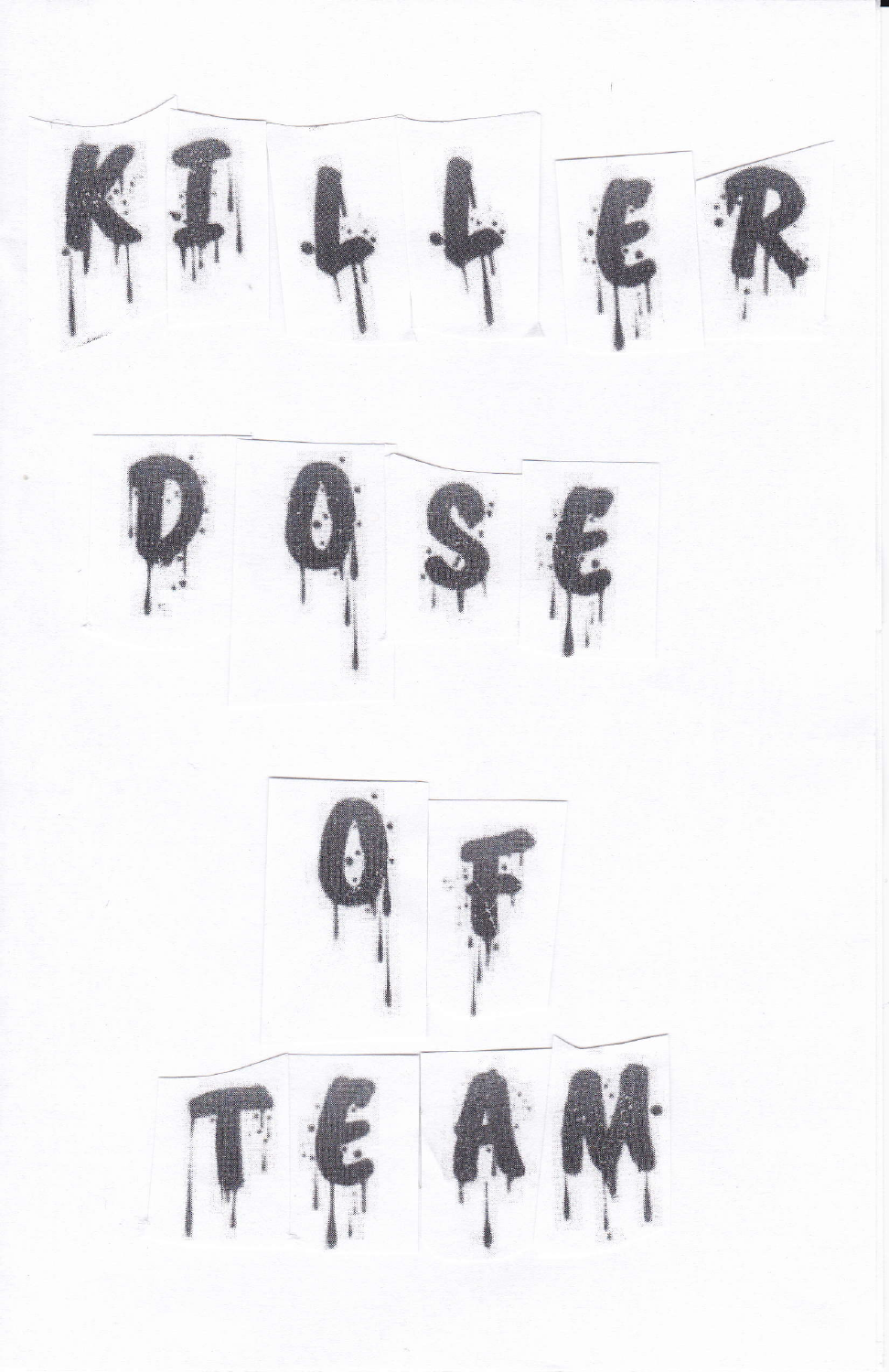James Patterson's teacher contest (and my failures to win grants for a classroom library) forced me to examine my feelings about teams and reasons that schools emphasize reaching out to form community partnerships.

For J.P.'s Alex Cross, a back-to-basics summary might be, "Stay safe and solve the murder mystery." For educators, the bottom line is being open to the creation of a bond each time we step into the role of teammate.

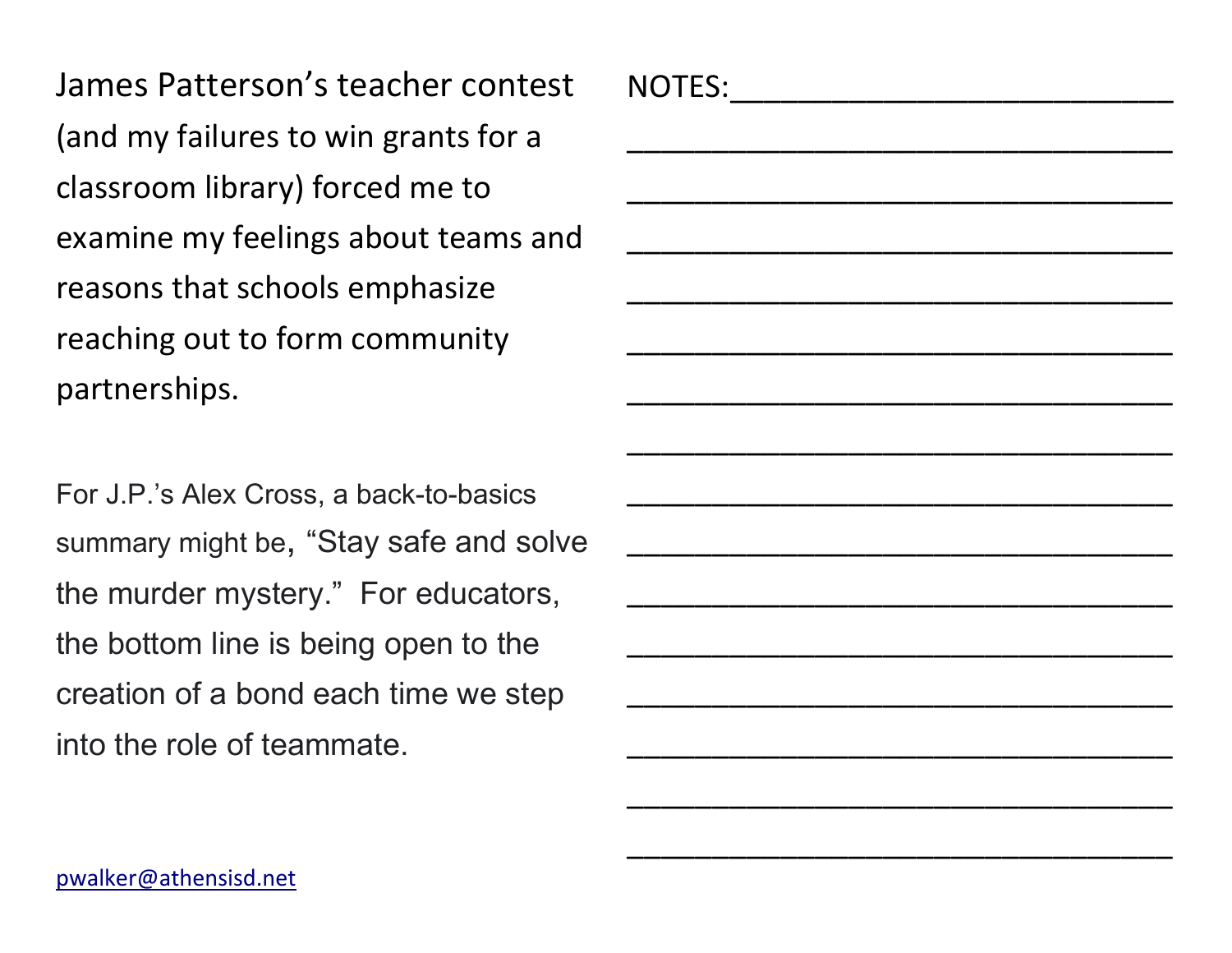**In 2018, I offered the following attempt:** Some teachers place priority on vogue LOOKS, Some on fancy castle-styled reading NOOKS, Others, the standards all forsook, Using ROOKS and CROOKS in the story's HOOKS, As for me, please forgive all my "misTOOKS," All I need to teach my kids: if you please, Patterson's BOOKS.

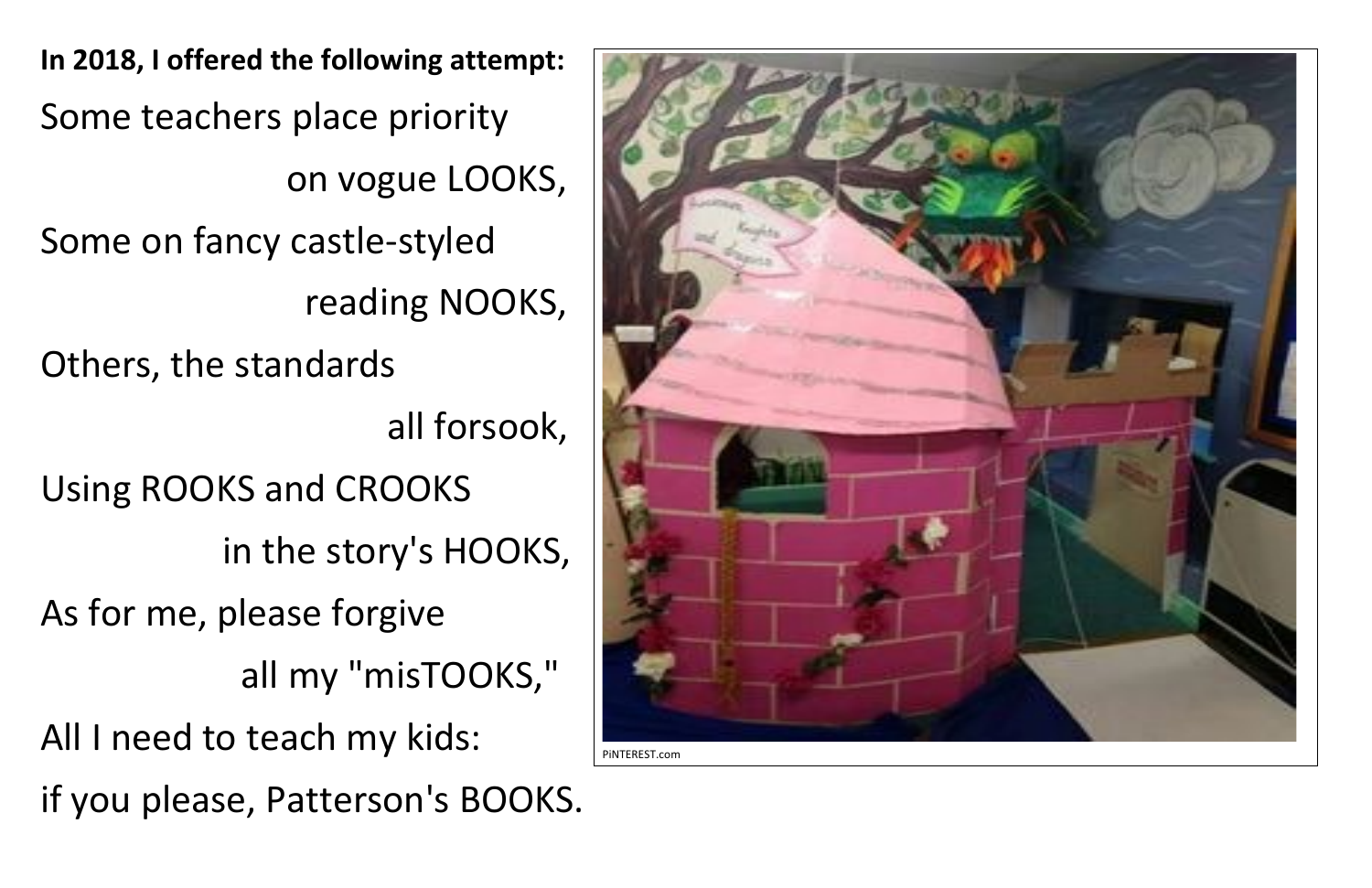Our school district appreciates teachers who WRiTE grant requests for educational materials. Based on the *Eagle Tribune's* article in which he boasted making more than LeBron, I wrote Mr. Patterson (he limits <50 words) to coerce book donations for my classroom.

Athens, TX 2017 - "Acquiring 100 DIFFERENT book titles is my dream for this year. My students NEED variety and choice. They FEEL affirmed—my formula for their SUCCESS— when I acknowledge their RIGHT to choose. I have personally purchased/requested books for them to build engagement; to continue I require synergistic partners. Thank you!" (That's fifty words plus one number.)

- 
- 
- 
- 
- 
-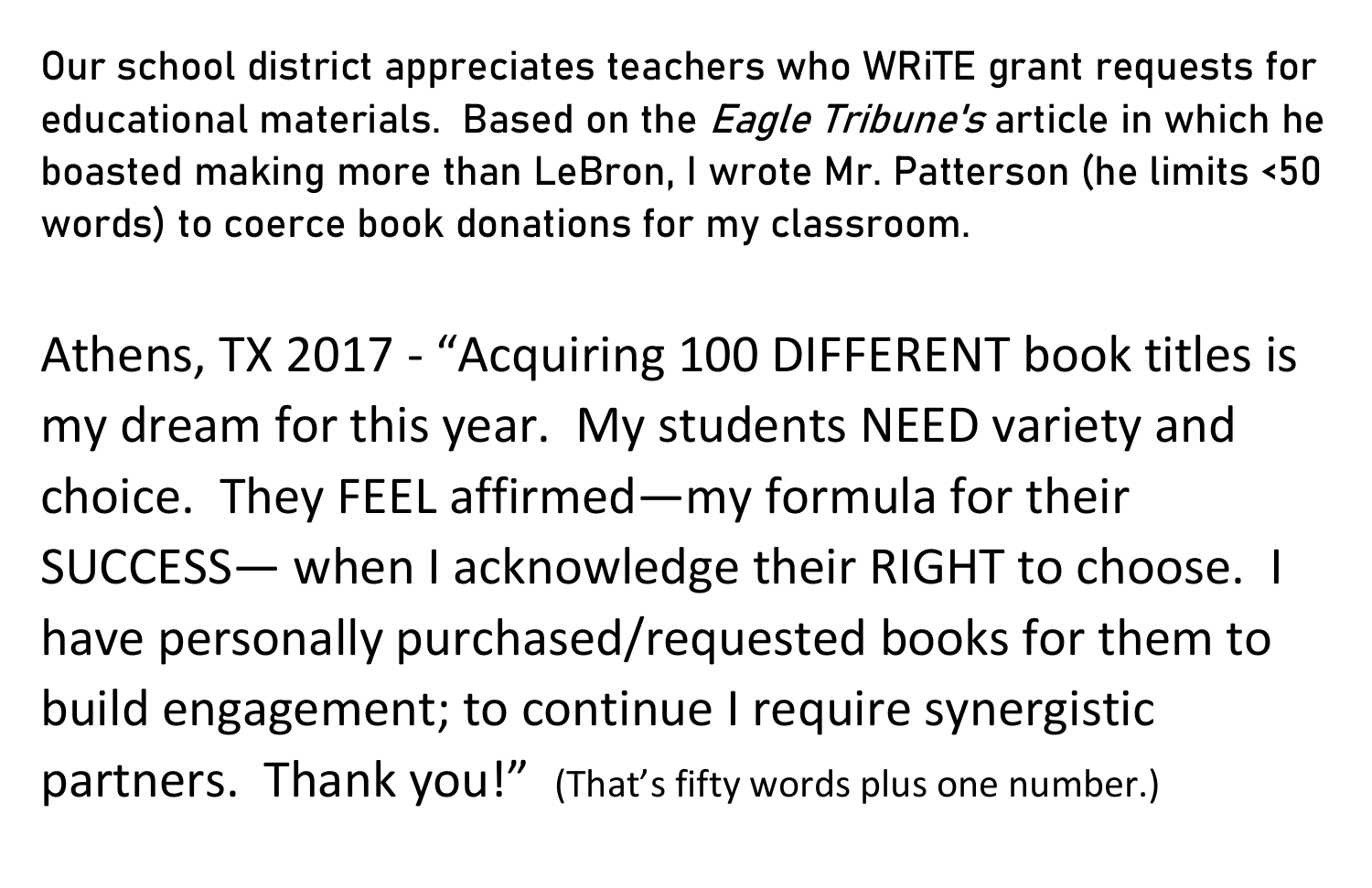Do any of the following resonate with you about trying to cooperate or collaborate with a person or group?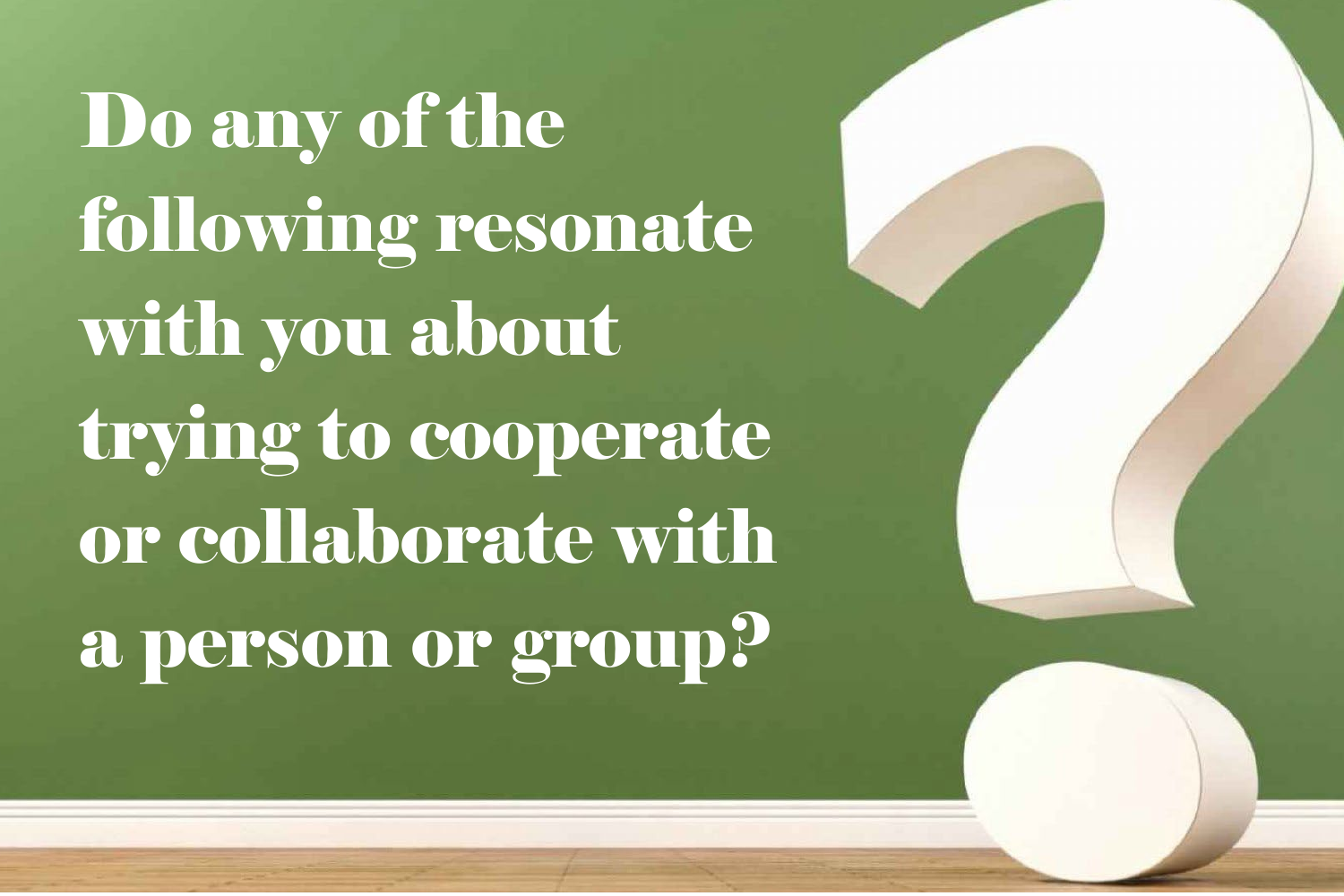1. You invited a teammate who declined to join.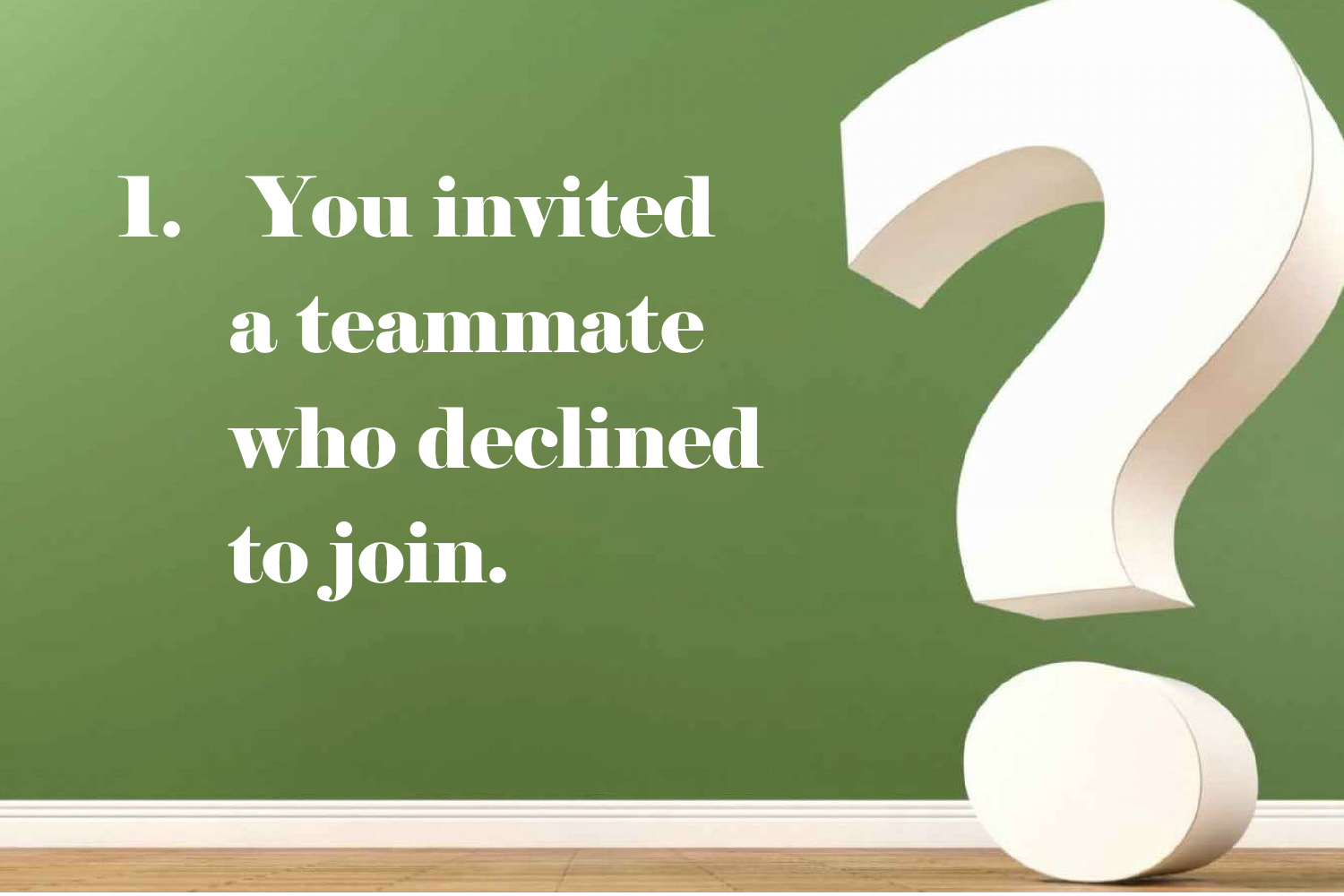2. You discovered a teammate in an unexpected source.